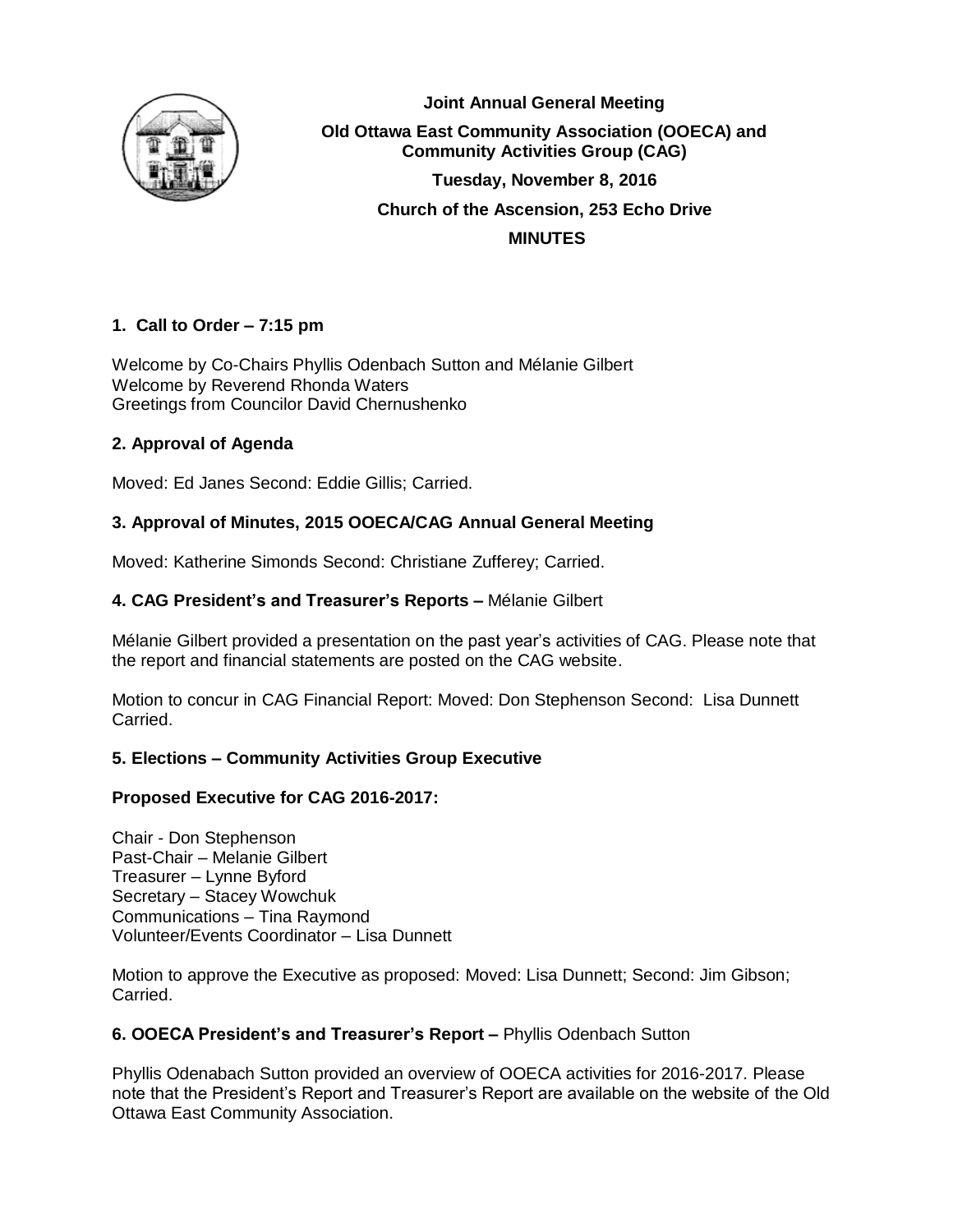Motion to concur in treasurer's report: Moved: Jocelyn Kearney; Second: Stephen Pope; Carried.

#### **7. Address by the Honourable Catherine McKenna, M.P.**

Member of Parliament, the Honourable Catherine McKenna, addressed the membership of the AGM and spoke to recent developments in the community, particularly in terms of the Rideau Canal access point at Clegg, waste water management issues, civic hospital expansion, social housing, and other transportation issues. A brief question and answer period moderated by Ed Janes took place.

Question: Will the types of project such as the dock at Clegg be expanded? Response: M.P. McKenna said she is hopeful that the project could be broadened and thought overall the project was successful.

#### **8. Sustainable Living Ottawa East Report –** Ian McRae

#### **9.** *Mainstreeter* **Update –** Steven Begg

#### **10. Open Forum**

Ed Janes moderated the question and answer forum. See Appendix 6 for details.

#### **11. Adjournment**

Motion to adjourn at 8:50 PM. Moved: Ron Rose Second: John Dance; Carried.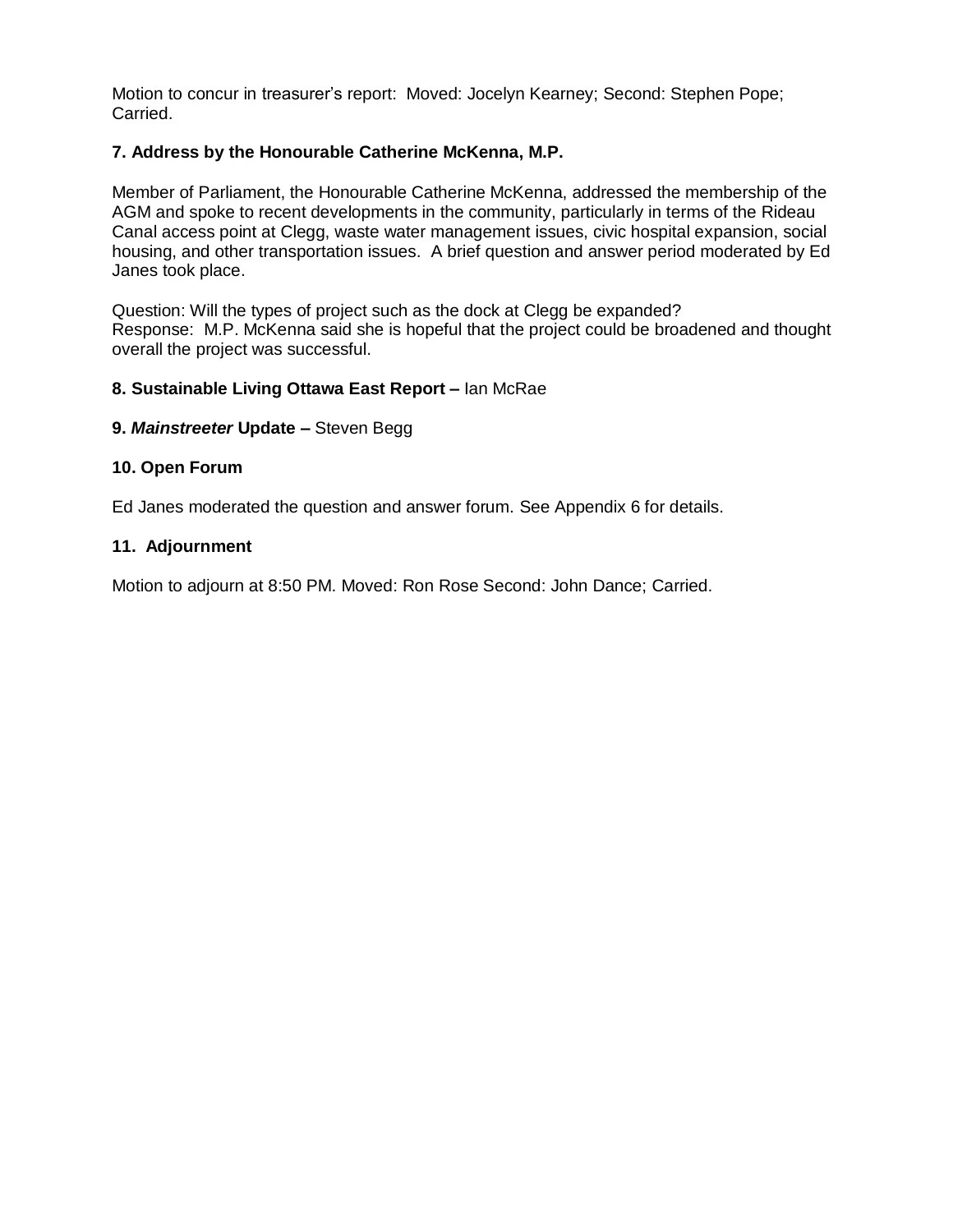# **APPENDIX 1 – COMMUNITY ACTIVITIES GROUP PRESIDENT'S REPORT**

Report provided in a separate document.

Community Activities Group of Old Ottawa East 2015-2016 CAG AGM Report Annual General Meeting November 8, 2016 Mélanie Gilbert CAG Chair 2014-2016

2015-2016 CAG Highlights

About us...

CAGisanotforprofitcommunity-based ! organization that provides the residents of Old Ottawa East with high-quality local and affordable programming, recreation, and special events.

Volunteer run board. 100% of income come from programming, sponsorships, events, and community partnerships.

CAG programs are offered at

- Old Town Hall Community Center
- Brantwood Park (field house, park, rink)
- Lady Evelyn School
- Children's Garden
- Rideau River.

2015-2016 CAG Highlights

2016 CAG Community Survey - 198 residents

Helps us align the community's priorities with our programming resulting in higher-quality and affordable programming to serve.

-What do you love about OOE?

1. Proximity to downtown, the canal, parks & the Rideau River

2. The community feel of OOE – small town feel

-What leisure activities do you participate in?

2015-2016 CAG Highlights

2016 CAG Community Survey - 198 residents

Helps us align the community's priorities with our programming resulting in higher-quality and affordable programming to serve.

-If there were facilities in OOE which allowed for expanded programs and services, how likely would you be to use them?

2015-2016 CAG Highlights

AWARD NOMINATION!

Employment Ontario Ottawa Network has nominated CAG for an excellence of employment award.

-The Inspiring young workers award is for employers who have shown outstanding abilities to hire, train, support and to retain young workers.

-CAG invests in our youth

-Congratulations to Carol Workun, Isobel Smith, Megan Shoemaker and to all of our amazing staff that make this program such a success!

2015-2016 CAG Highlights

CAG has taken responsibility for all programming at the Old Town Hall.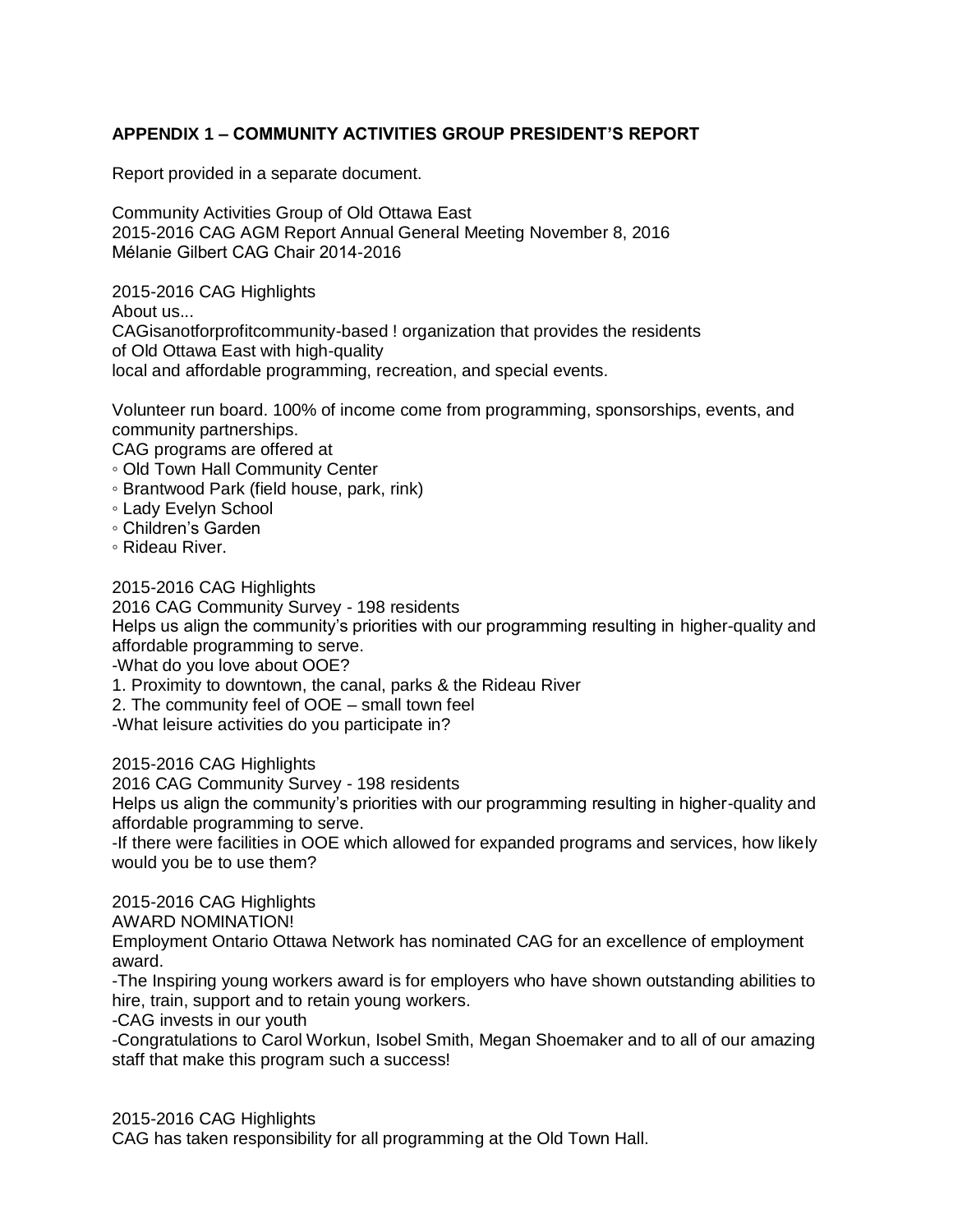-Increased enrollment in the After School Program at the Old Town Hall from 22 children registered to 30 with a wait list.

-CAG ran 45 programs with over 1408 program spots filled this year over 1293 the year before. -Room rentals also available

-Investing in replacing old equipment

# 2015-2016 CAG Highlights

CAG and Community Programming for Children

Focus on high-quality and affordable programming to better serve our community. -Success of the After School Program at Brantwood Field House at capacity with 24 children registered & the Old Town Hall with 30 children. Both programs have wait lists.

-CAG Children camps continue to be successful

◦ The summer Paddling Camps in partnership with the Rideau Canoe Club,

◦ The Children's Garden summer camp

◦ Camp Brantwood

◦ New this year the very popular March Break camp at the Old Town Hall.

2015-2016 CAG Highlights

CAG and Community Programming for Adults

Focus on high-quality and affordable programming to better serve our community.

-The Adult Fitness programming continues to be popular. In particular: Boot camp, yoga, and pilates.

-NEW this year: Women's Ultimate Frisbee

-We continue to offer great Creative Courses such as cooking

classes

-CAG continued partnership with SHCHC for the free New Canadian "Learn to Skate"

#### 2015-2016 CAG Highlights

Community Events

-CAG strives to host a number of free events

◦ Winter Party, Valentine Skate, NEW Thanksgiving Festival and Pumpkin sale, Movie Nights, weekly summer BBQ and Picnics, Shakespeare in the Park, and The Main Event

◦ Annual Main Event was moved to Brantwood park due to Main street reconstruction. Once again very well attended.

2015-2016 CAG Highlights

We NEED YOU! Volunteers are the heart of OOE

-Special Events Team which organizes and supports free special events which include: Winter Party, Valentine's Skate & the Main Event

-THANK YOU to committee members and many community volunteers for another great year of successful events!

-We NEED YOU to get involved, please sign up!

CAG EVENTS 2015-2016 CAG Highlights Winter Party in the Park – Saturday, January 22nd 2017 Valentine's Skate – Friday, February 10th 2017 We need: -Decorators -Foodies -Games coordinators -Fire pit masters -WE NEED YOU!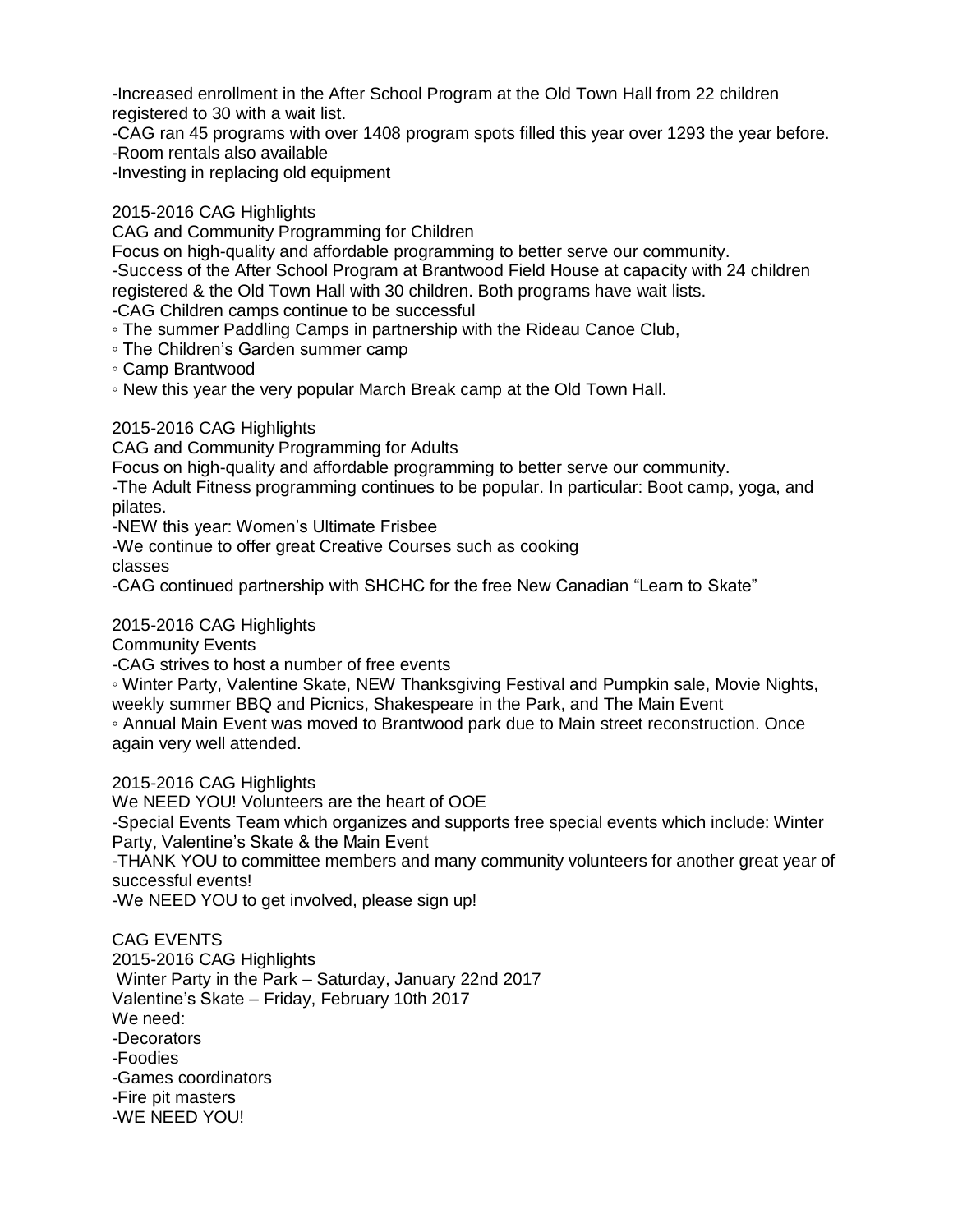2015-2016 CAG Highlights CAG thanks our Community Partners for year round support including Gold level Main Event sponsors -City of Ottawa -Sandy Hill Community Health Centre (SHCHC), -Watson's Pharmacy and Wellness Centre, -The Green Door,

-Diane & Jen Realty

-The Regional Group – Greystone Village

-Bank of Montreal - Lansdowne

-Domicile – Corners on Main

2015-2016 CAG Highlights CAG thanks Gold level sponsors of the Main Event: -The Royal Oak -Sue Raven Physiotherapy -Councilor David Chernushenko -Revelstoke CAG thanks silver level sponsors of the Main Event: -Scotia McLeod -Kirk Law Office -Old Ottawa East Community Association

2015-2016 CAG Highlights Community Facilities Planning is a priority What is the initiative?: -Community Working Group to investigate new facilities and partners Why is this important? -OOE needs a new facility to support our growing neighborhood ◦ Projected 2016-2017 32% overall growth in overall programming

◦ Projected 50% year over year growth for children's programming

◦ This growth is a testament to the demand for high quality affordable programming

◦ High demand even before residents move into Greystone Village and Domicile developments

2015-2016 CAG Highlights 2015-2016 CAG Executive Board and Staff -Chair – Melanie Gilbert -Past-Chair – Nick Masciantono -Treasurer – Lynne Byford -Volunteer/Events Coordinator – Lisa Dunnett -Communications – Tina Raymond -Member at Large – Don Stephenson -Secretary – Bonnie Weppler -Executive Director – Carol Workun -Programming Assistant – Megan Shoemaker & Isobel Smith

2015-2016 CAG Highlights Proposed 2016-2017 CAG Executive Board -Chair – Don Stephenson -Past-Chair – Melanie Gilbert -Treasurer – Lynne Byford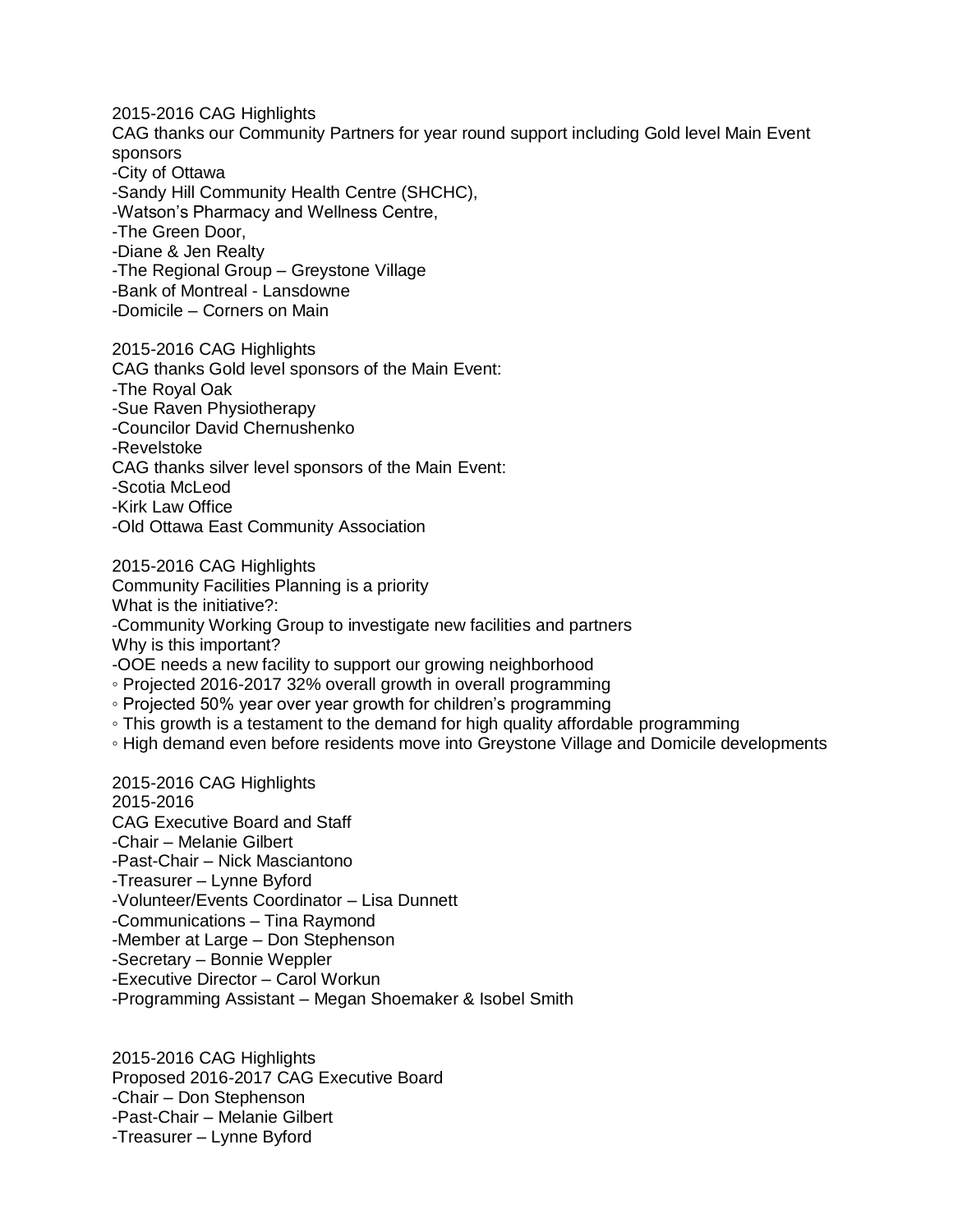-Secretary – Stacey Wowchuk -Communications – Tina Raymond -Volunteer/Events Coordinator – Lisa Dunnett

2015-2016 CAG Highlights More information -www.ottawaeastcag.ca -Facebook: ◦ Community Activities Group of Old Ottawa East (CAG) ◦ Community Activities Group of Old Ottawa East - Community Noticeboard -E-Update newsletter – email sign-up! (over 900 of your neighbours are on the mailing list)

# **APPENDIX 2 – COMMUNITY ACTIVITIES GROUP FINANCIAL REPORT**

2015-2016 CAG Highlights

OttawaEastCAG.ca

Financial Report : Highlights

-CAG continues to emphasize transparency and stability for a growing organization. -Through CAG's bookkeeping services, CAG continues to adopt Generally Accepted Accounting Practices (GAAP) with a formal review engagement scheduled every 7 years. Reports year ending 31 August 2016. Full statements posted at OttawaEastcag.ca

2015-2016 CAG Highlights

Financial Report Highlights

-For the year ending 31 August 2016, CAG is reporting a surplus of \$4,890.

-Surplus is reinvested into the organization to improve equipment and facilities, recreation, events and outreach.

-CAG experienced growth in programming over fiscal 2014- 2015. We attribute this growth in demand to the new programs being offered and CAG's dedication to high- quality programming at an affordable cost.

-As our community continues to grow, we are expecting increased demand for these programming services.

◦ Projected 2016-2017 32% overall growth in overall programming

◦ Projected 2016-2017 50% year over year growth for children's programming

## **APPENDIX 3 – OLD OTTAWA EAST COMMUNITY ASSOCIATION CHAIR'S REPORT OOECA**

Annual Report 2016

Annual General Meeting

November 8, 2016

Website: [www.ottawaeast.ca](http://www.ottawaeast.ca/)

info@ottawaeast.ca

- Overview
- Board Members
- Financial Report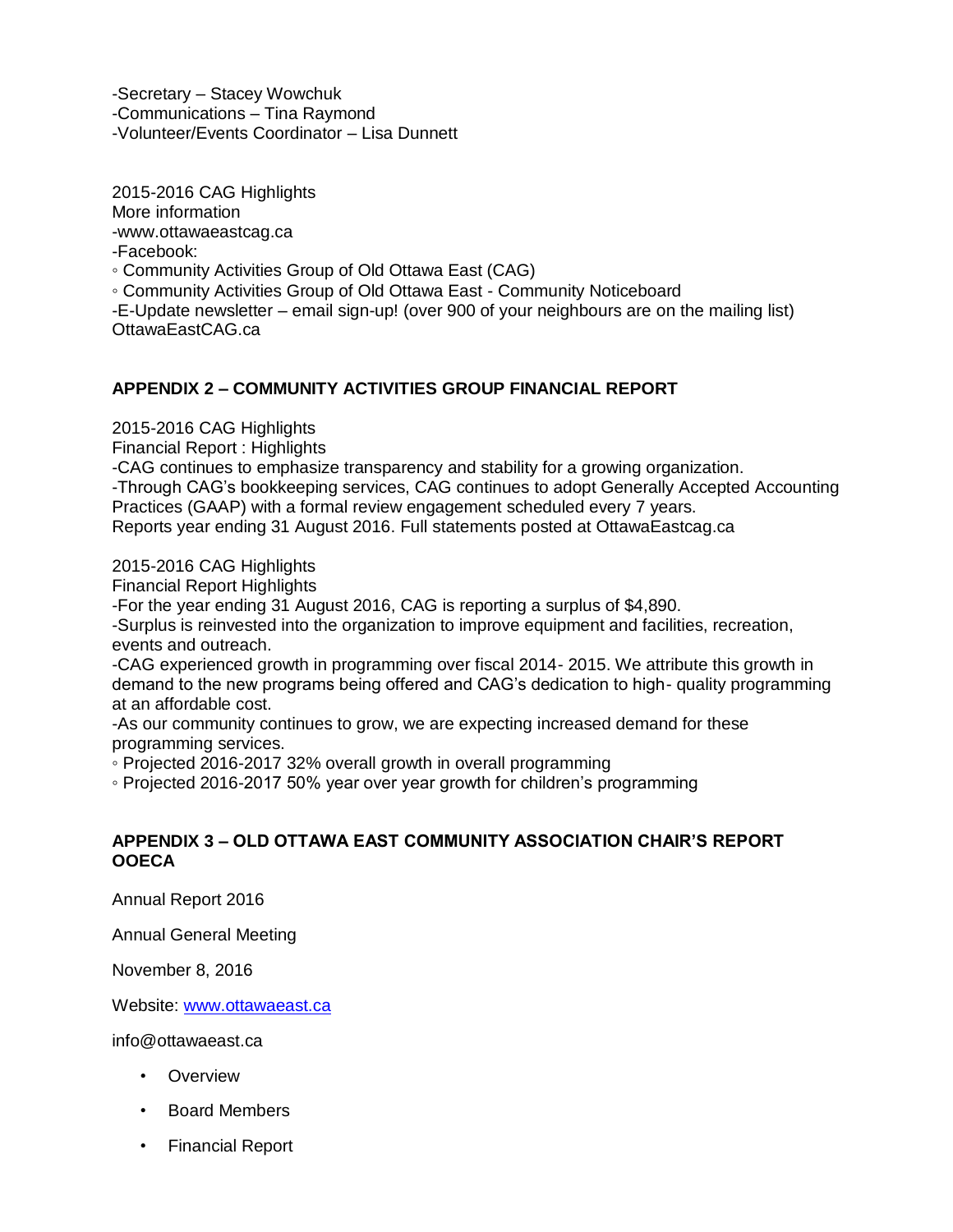- Transportation
	- Main Street Renewal
- Planning
	- Greystone Village & Corners on Main

## • Highlights 2016

- Next Year
	- Sesquicentennial projects
- OOECA Board Members

## *Current*

- President: Phyllis Odenbach Sutton
- VP/Transportation: Ed Janes
- Treasurer: Don Fugler
- Secretary: Katherine Simonds
- Communications: Catherine Pacella
- Lees Apts: Bill Baldwin
- Membership: Suzanne Johnston
- Community Safety: Mark Seebaran
- Fed. Of Citizens Ass'ns: Eddie Gillis
- City Centre Coalition: Kate Martin
- At large: Paul Goodkey, Jocelyn Kearney
- Past-president: John Dance

## *Retiring*

- Glen Linder
- Stephen Pope
- Ian McRae

## *Vacant*

- Planning
- SLOE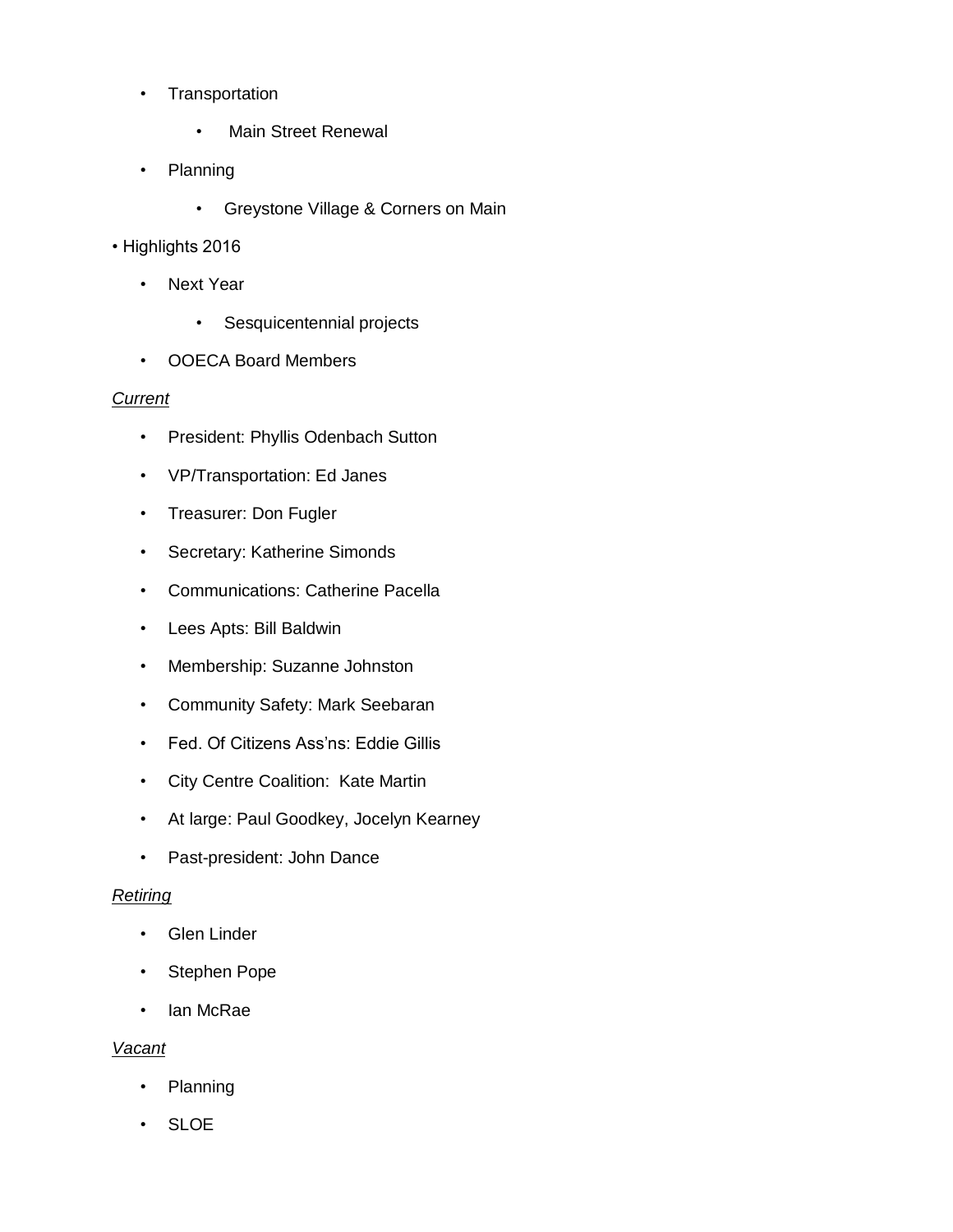# • Financial Report

## *Expenses (\$)*

|  | Rentals/supplies | 641 |
|--|------------------|-----|
|--|------------------|-----|

- Insurance 551
- Photocopying 311
- Miscellaneous 459

## *Revenues (\$)*

- Memberships 2,439
- Main Event BBQ 807

*Carryover* (2015) \$18,770

*Balance* \$20,054

- Transportation
- Main Street / McIlraith bridge reconstruction (2/3 done)
- Fifth-Clegg footbridge acceleration
- Rideau Canal canoe/kayak access (at Clegg)
- Rideau River Western Pathway
- Sound barriers north of Queensway
- Member of Lansdowne Transportation Committee
- Elgin Street & Hawthorne Avenue functional design study
	- Main Street Renewal
- Major investment:  $$41 + $15 = $56M (2014 2017)$  [check]
- "Complete street" between Clegg & Harvey (with a few exceptions); with both north and southbound traffic
- Trees and shrubs planted
- Sidewalks mainly completed
- Markings and paint on bike lanes + bike traffic signals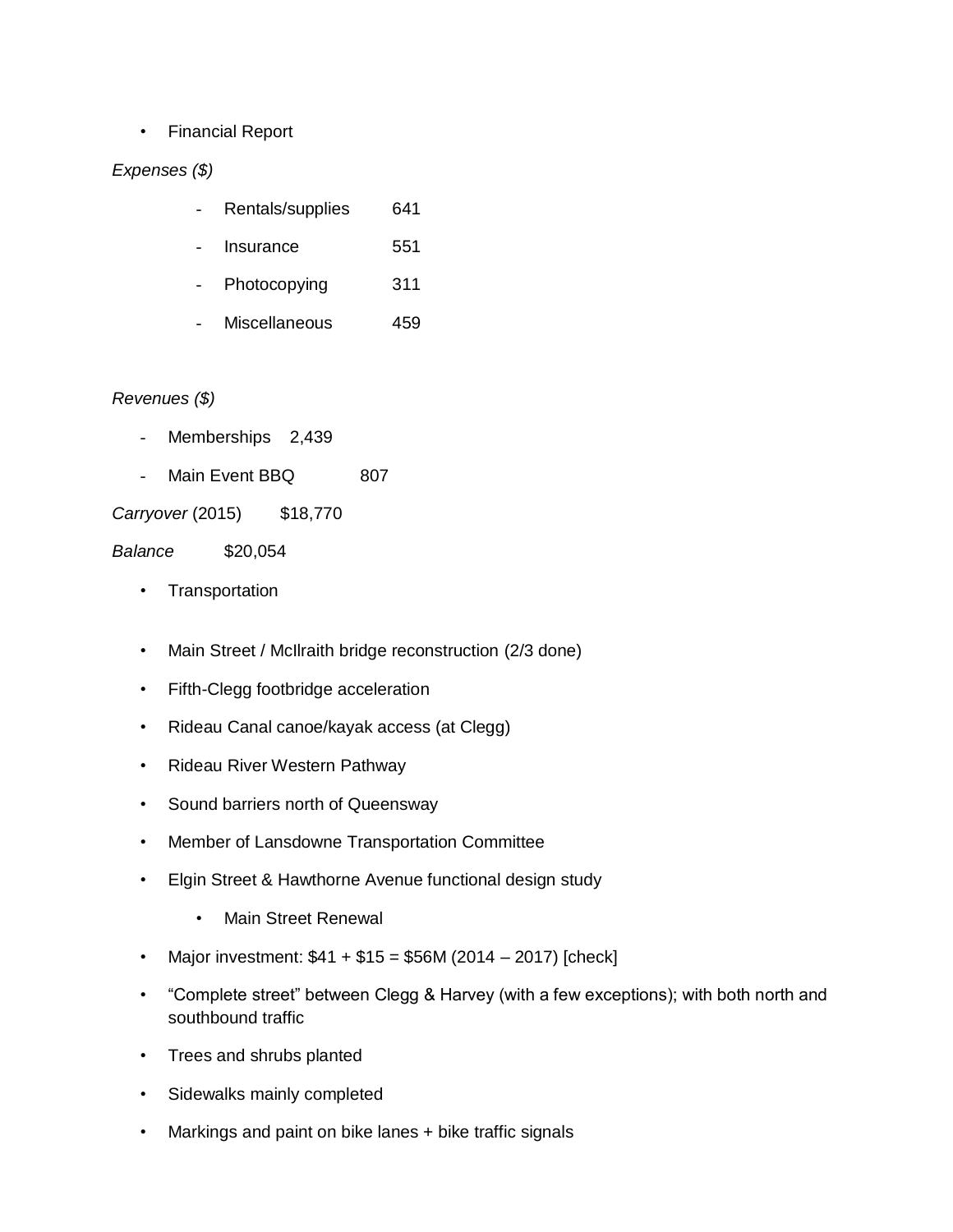- Benches / bike racks / recycling units
- Different cut-through problems in 2016 (e.g., Toronto & Bullock)
- Reopening of Northbound traffic south of Clegg in December[?]
- Final road surfacing south of Clegg next year + reopening of McIlraith Bridge [check timing]
- Planning
- Participation in new pre-consultation transparency pilot
- 10(?) requests for minor variances reviewed and comments provided
- Site Plan Approval review and comments of 176 Greenfield
- Review of development application & discussions with neighbours of 41 Concord St **North**
- Review of zoning bylaw amendments
	- Regional Group Greystone Village
	- 113-115 Fcho Drive
- Discussion of minimum parking changes with City
- Aid to concerned neighbours in OMB appeal of 43 Chestnut St
- Infill 2 Launch of OMB appeal regarding height of triplexes in R3 neighbourhoods; reached compromise with builders
- New Coach houses by-laws
	- Active engagement through special meetings, multiple changes/improvements proposed (with limited success)
- Recent City launch of R4 review
- Planning committee has most neighbourhoods represented
	- Still need more eyes on the street
	- Contact us at planning@ottawaeast.ca
- Former Institutional Lands

*Domicile's Corners on Main* (Sisters property)

- Presentation centre opened in March
- Construction began in May
- First occupancy expected in Fall 2017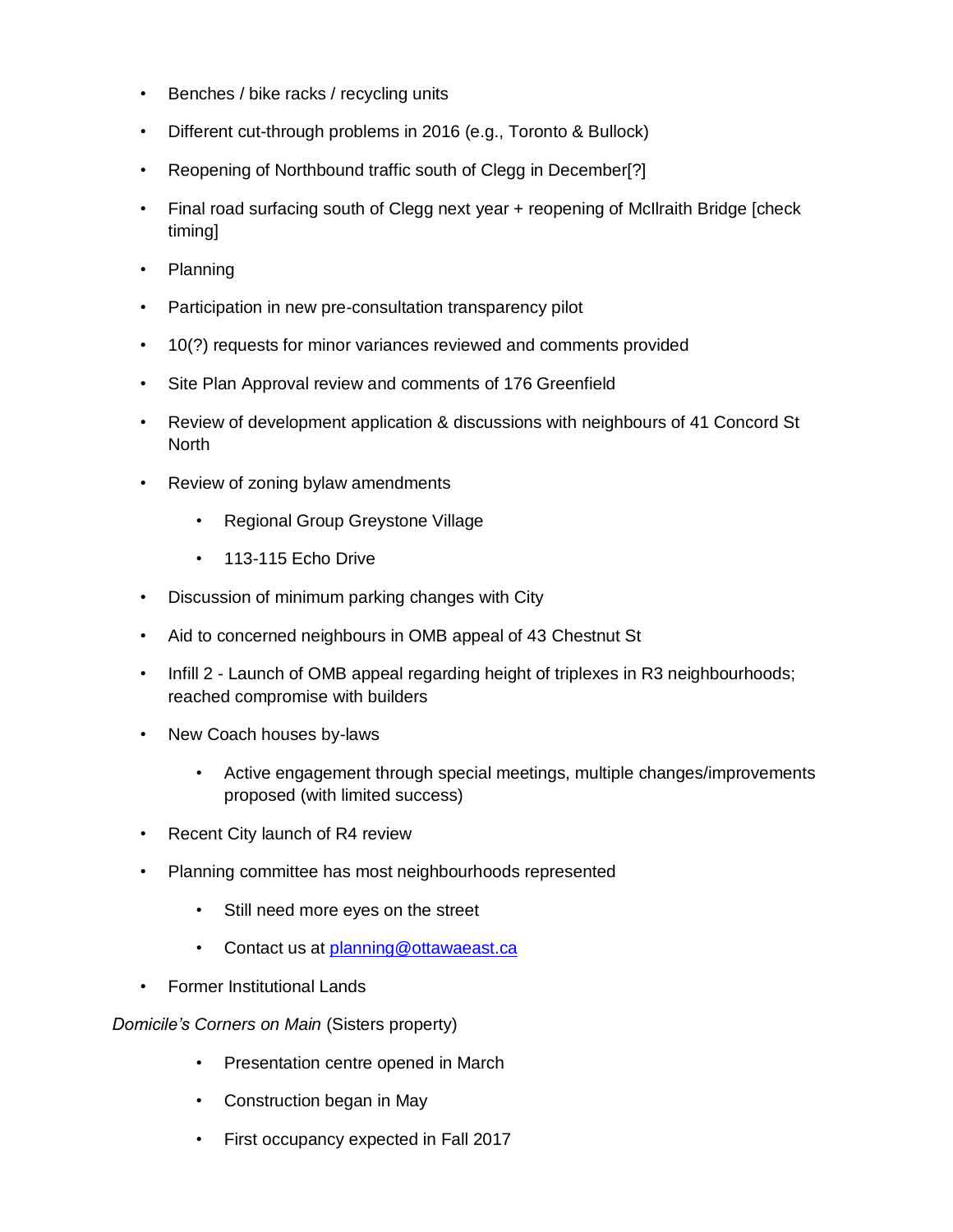# *Regional Group's Greystone Village* (Oblates)

- Zoning application approved by City in December 2015
- 916 (?) dwelling units: singles, towns, condos, rental
- "Brownfield" clean-up of Phase 1 (north of Clegg) complete
- Phase 1 construction start in XXX with first occupancy planned in Fall 2017
- Phase 2 (south of Springhurst) soil clean-up to commence in xxx
- Grande Allee / Forecourt park plan (status ?)
- River open space RVCA Trust: considering
- Letter of intent with CADHCO signed re conversion Deschatelets to mixed use facility
	- Potentially with new community centre
- SLOE input re Low Impact Development (LID) options
- Highlights 2016
- Community survey
- Canoe & kayak access on the Canal
- Main Street as a destination
	- Wide sidewalks, comfortable benches, safe cycling
- Rideau River Western Pathway design in place
- Main Event BBQ
- Accessible Old Town Hall
- Complete plan for Grande Allée / Forecourt park
	- Limestone blocks from sisters row houses kept for future installation
- Church of the Ascension Archville concert series (classical & jazz)
- Springhurst Park Action
	- Volunteers who provided mini soccer nets / hula hoops/ badminton table
- **Next Year**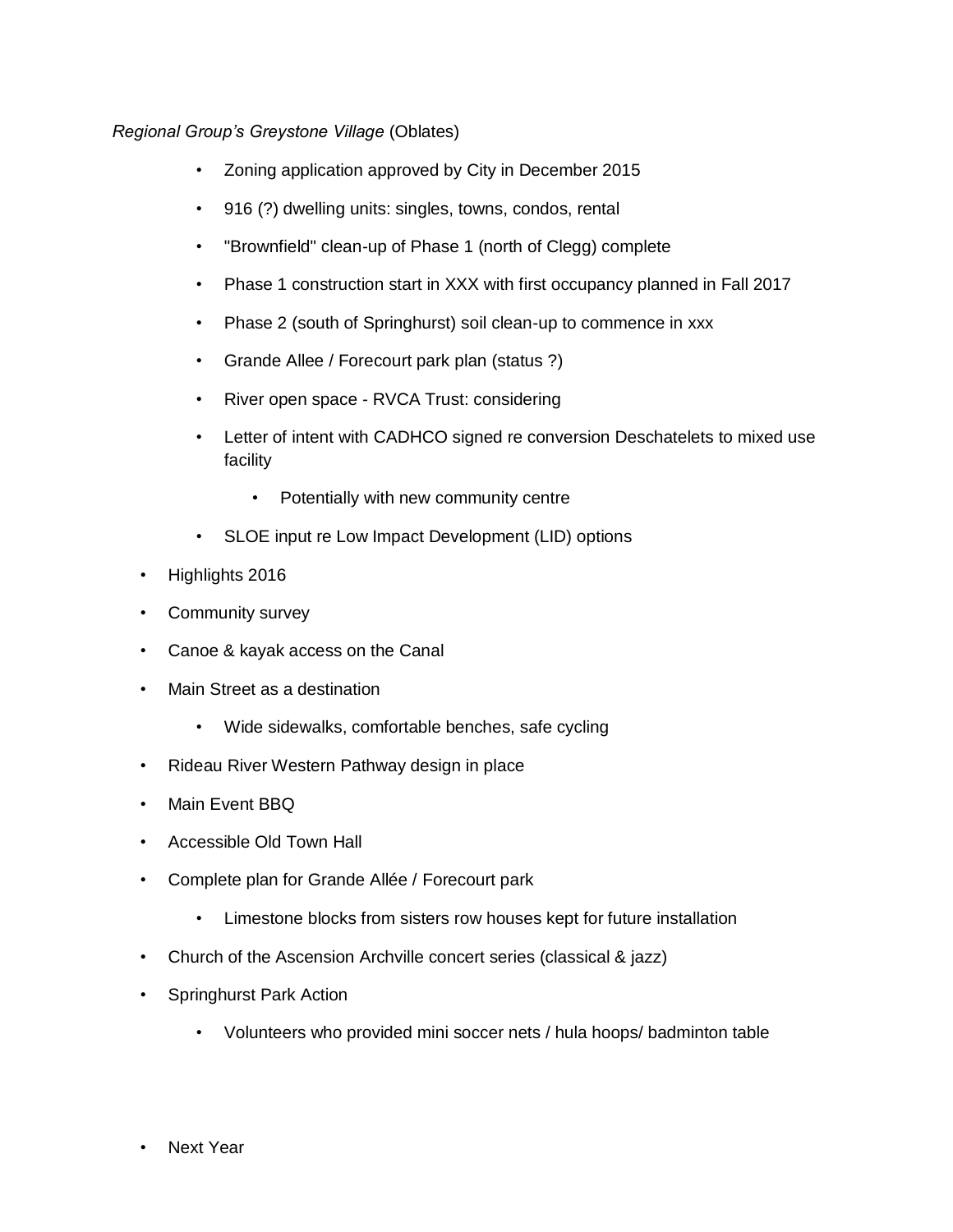- Main Street "complete street" should be finished
- Creation of perennial garden at Riverdale / Main
- Rideau River Western Pathway
	- Multi-use pathway (MUP) along river in Greystone Village
	- MUP will link to pathway through northern end of Brantwood Park, including switch back at Clegg
	- Link to Ottawa U
- Complete plan for Grande Allée/Forecourt park
- Influence Greystone's river "open space"
- Fifth-Clegg footbridge construction
	- Shovels in ground by end of 2017
- Community centre progress: CAG/SHCHC
- Sesquicentennial projects
	- OOECA: trees, PM book club, circumnavigation
	- Saint Paul University: possible new medicine wheel garden
- New neighbours in Greystone Village & the Corners on Main
- Return of the Farmers Market (to parking lot by Green Door)

## **APPENDIX 4 – OLD OTTAWA EAST COMMUNITY ASSOCIATION FINANCIAL REPORT**

OLD OTTAWA EAST COMMUNITY ASSOCIATION TREASURER'S REPORT 8 NOVEMBER 2016 This is the Treasurer's report for the OOECA presented at the Annual General Meeting, 8 November 2016. All OOECA banking takes place at the TD-Canada Trust branch at Pretoria Bridge. There were now two sub-accounts included in the OOECA account, where the OOECA takes care of banking for subgroups or committees within the Association. Figures are valid as of 19 October 2016. A) The Ottawa East Community Garden at Saint Paul started this fiscal year with a balance of \$614.13. They had membership fees totaling \$740. In April 2016, they withdrew all their portion of the bank account - \$1354.13 – and opened their own account. The OOECA no longer does banking for this garden. Their current balance is 0. B) The Lees Avenue Community Garden started the year with \$1156.78 in their account. They had cash deposits of \$285.95 and purchased a trimmer for \$137.51. Their current balance is \$1305.22. C) Citizens for Healthy Communities (CHC) is a multi-community group that coordinated resistance to the Alta Vista Parkway. There was no movement in this account during the past year. The residual amount for the CHC is \$35.27. D) Old Ottawa East Community Association – 2015/16 For the OOECA, there was an income of \$2439.25 from the sale of OOECA memberships. The Main Event made a net profit this year of \$806.86. The OOECA paid the cost of the directors' liability insurance to protect the association board members against claims to a total of \$550.80. The other major OOECA expenses were rental costs and food for various events, plus photocopying and supplies for event publicity and the membership drive. The OOECA started with a total of \$18,770.29 in October 2015 (incorrectly stated in 2015 report as \$18,795.29 as a \$25 cheque cleared only on that day after the balance was taken) and ended in October 2016 with a balance of \$20,054.40.

Item Income (\$) Expenses (\$) Totals (\$) OOECA account October 2015 (see note above) 18,770.29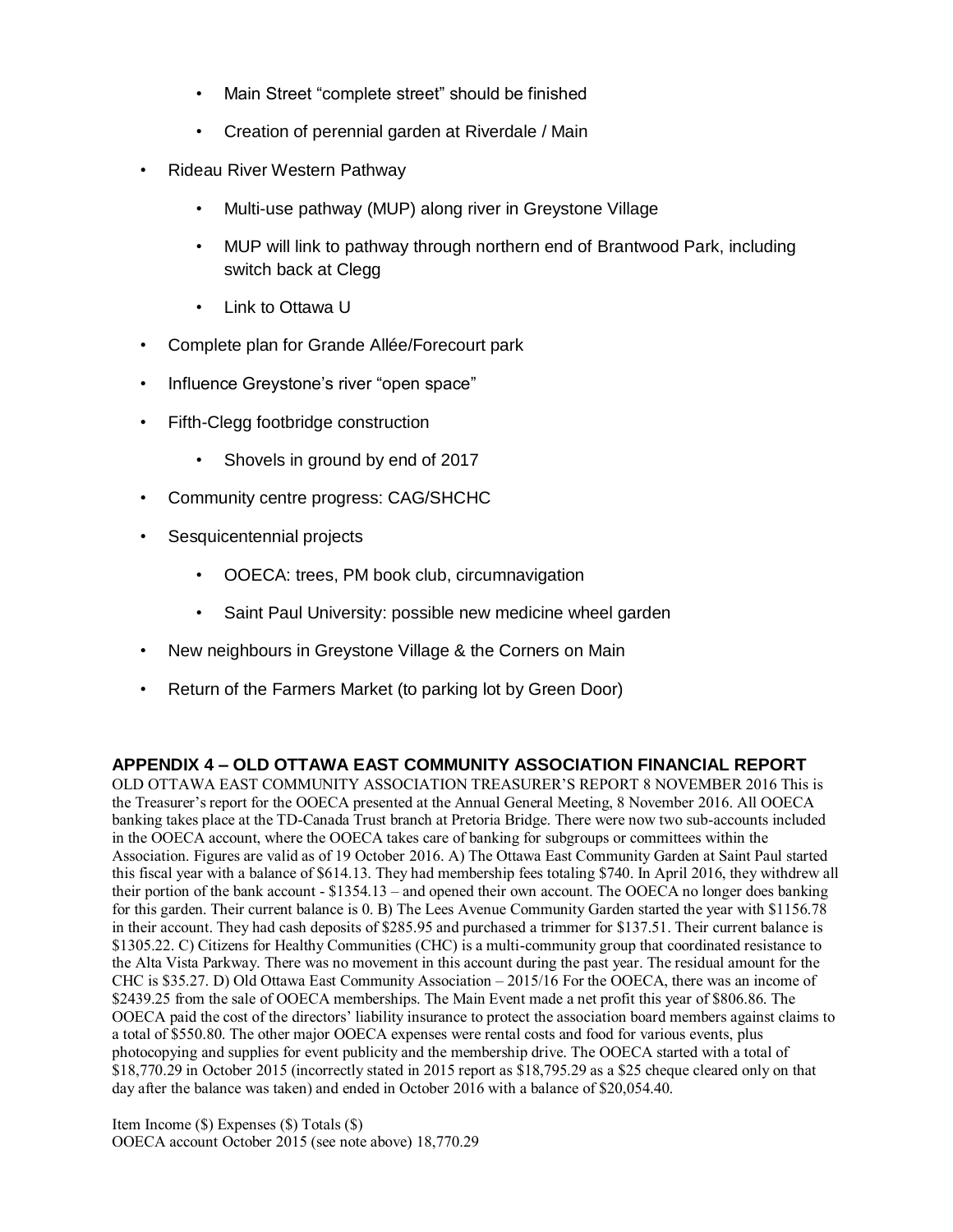Memberships sold 2,439.25 Main Event revenue 1721.60 Greystone contribution to Main Event 200.00 Room rentals/meeting supplies 640.99 FCA membership 30.00 Main Event expenses 1114.74 Photocopying and supplies (\$75 cheque yet to be cashed) 311.58 Directors' insurance 550.80 Contribution to CAG survey expenses 114.00 CAG security deposit (yet to be cashed) 300.00 Web expenses 14.63 Totals (as of 13 October 2015) 4360.85 3076.74 OOECA account 13 October 2015 (assuming the outstanding \$375 in cheques will be cashed) 20,054.40

## **APPENDIX 5 – SUSTAINABLE LIVING OTTAWA EAST REPORT SLOE report to the AGM of the Old Ottawa East Community Association**

November, 8, 2016

Sustainable Living Ottawa East (SLOE) is an informal environmental committee of the Old Ottawa East Community Association. SLOE encourages community members to identify and cooperate in creating practical "green" projects to achieve social and environmental sustainability.

#### **Achievements for 2016**

- Held focus groups on possibilities for SLOE renewal and new projects. John Dance wrote an article on the proposals for publication in the Mainstreeter.
- Collaborated with Ottawa University Graduate class examining the effectiveness of the Deep Green project - community engagement in the development of sustainable options in the development of the Oblates Land.
- Provided input to a Riverfront Awareness Handbook for residents of the Greystone Village development.
- Lobbied for improved approvals by provincial and municipal governments for LID stormwater trials that are supplemental to mandated stormwater infrastructure.
- Met with Regional Group to discuss progress on stormwater and shoreline governance issues. We are happy with the proposed LID measures and with measures for trees in the new development including enhanced soil volumes and the larger than usual number of trees proposed. Regional Group has again proved to be a committed partner in community development.
- Provided input to consultation on the Ottawa Urban Forest Management Plan through our association with the "Urban Core Community Associations."
- Participated in discussions and provided feedback on the proposed pathway and characteristics of the Rideau River Western Pathway, the planned multi-use pathway along the shoreline.
- Applied for a grant for sesquicentennial circumnavigation of the island surrounded by the Rideau Canal, Rideau and Ottawa Rivers.
- Participated in discussions on the design of the Clegg Fifth Avenue foot bridge.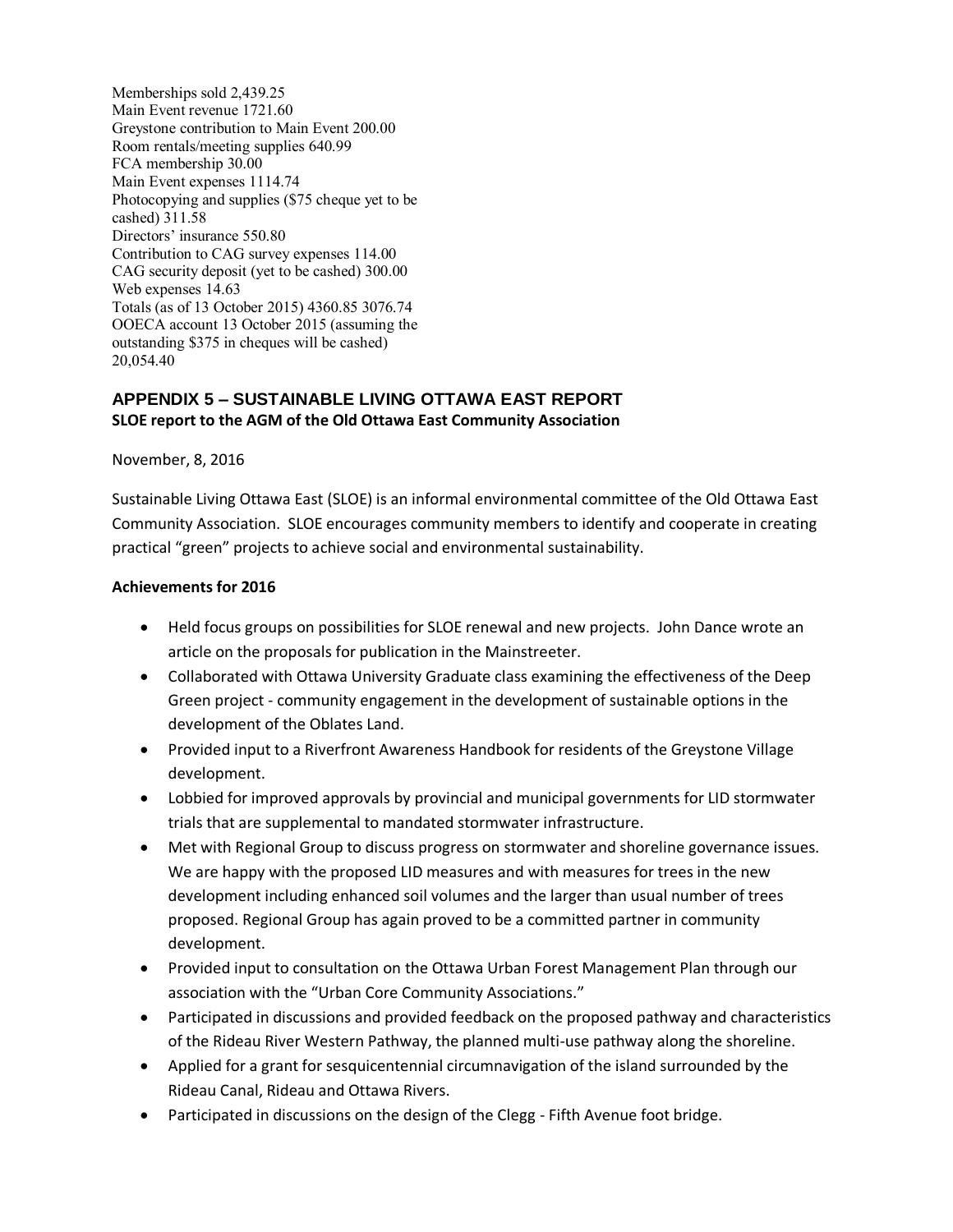- Joined with Margaret Vant Erve and other local residents in the official adoption of a new perennial garden at the Main Riverdale intersection.
- Preserved some large dressed stones from Main Street for possible use in the park to be built in Greystone Village.
- Continued to remove invasive plants from shoreline and park areas thanks largely to Vicki Davis.
- Followed up on park adoptions, performed park clean-ups.

#### **Challenges for 2017 and beyond**

In 2017 SLOE will pursue both current and new opportunities. Among other things SLOE will foster appropriate tree planting to develop the urban forest in our community. SLOE will work with Regional Group, government and regulatory bodies to ensure sound and sensitive creation of the 30 metre linear feature along Greystone Village's river frontage.

SLOE operates informally on the basis of supporting those who will contribute or lead in making OOE sustainable. As SLOE founding member Rebecca Aird has said, "The more OOE residents who join in on this work, the more of these initiatives will be implemented."

Please contact [sloe@sustainablelivingottawaeast.ca](mailto:sloe@sustainablelivingottawaeast.ca) if you are interested in joining any SLOE initiative or if you have other suggestions you would like to purse.

Compiled by Ian McRae

#### **Garden Reports:**

## **Report for 2016 Garden Season from the Old Ottawa East Community Garden**

November 4, 2016

The OOECG once again enjoyed a very successful season. All the vegetables and flowers did very well despite the lack of rain. The only crop that did suffer was the carrots which had an unusually small yield. More than 50 families were involved the garden this year. Regular weekly deliveries were made to an emergency food bank from the "Grow in a Row" program and from plots dedicated to food production for donation.

Garden members meet next week to plan the 2017 season. It is anticipated that a new compost system is on the horizon. Hopefully there will be enough turnover in members that gardeners on the waiting list can be accommodated.

For further information please visit the Garden's website.

Submitted by Connie Copps

## **Children's Garden at Legget Park - Report of the 2016 season**

2016 was another great year at the garden! Steady streams of children and youth participating in all garden activities – from seeding, planting and harvesting to Fairy Summer parties make the garden a deeply appreciated and engaging staple in the Old Ottawa East community.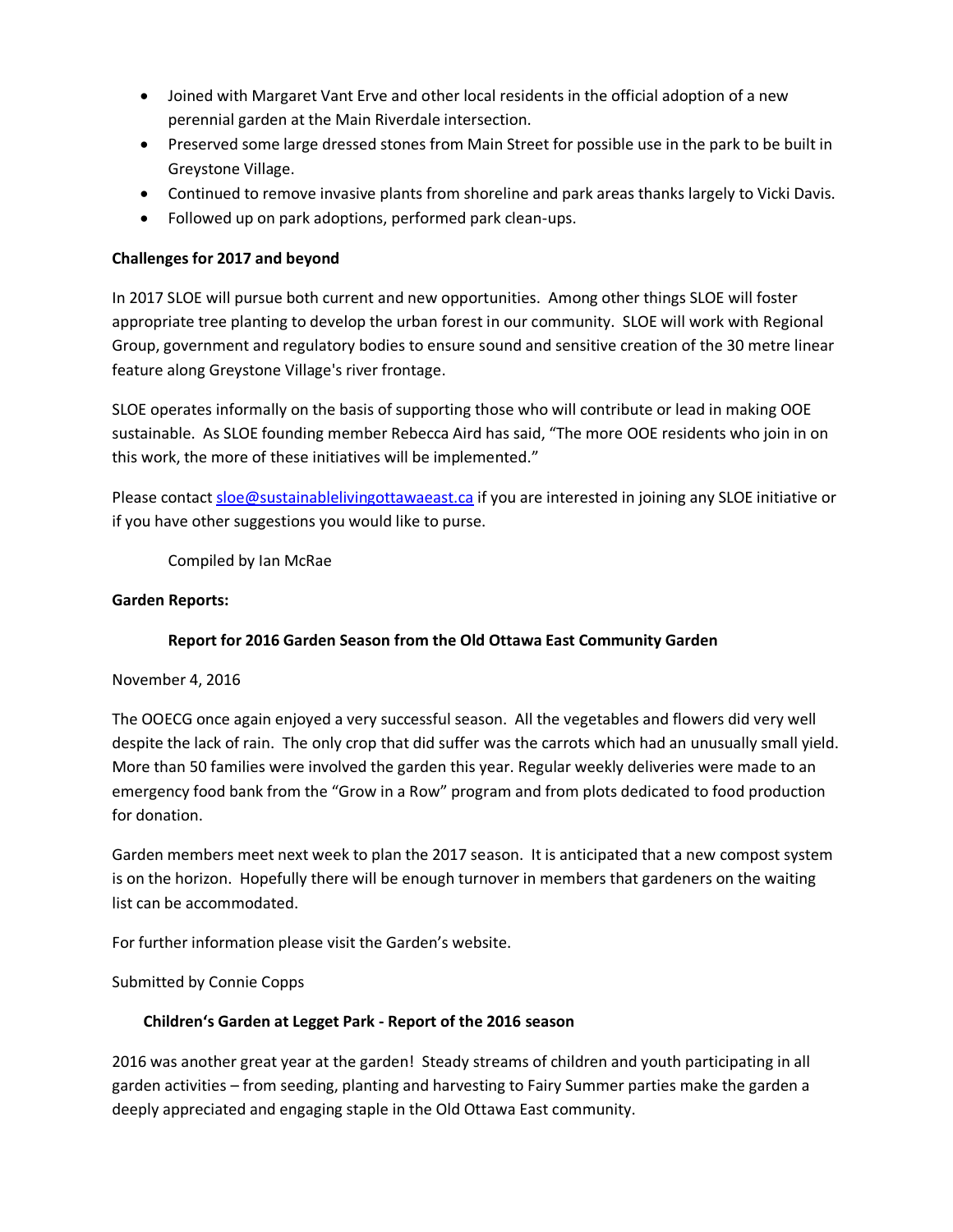As is now tradition, the students at *Lady Evelyn Alternative Public School* in partnership with *Let's Talk Science* prepared seedlings to get 2016 season going. The garden continues to be an integral part of the Lady E curriculum, as it has been since the garden's inception.

Main Street construction has had its impact on the garden (intermittent access issues, noise, dust), but did not deter the activities throughout the season lead by the inspired and energetic Garden Coordinator, Katelin Kooyman ( a position made possible through the Federal Summer Student program). Katelin engaged children and youth every day as the on-site gardener in general garden care and maintenance, teaching by doing about food security, environmental issues and the importance of pollinators. As for scheduled events – aside from the twice weekly Children's playgroup (in partnership with CAG) – the garden held:

Picnic in the garden Rock painting Clay creations Fairy/pirate garden party Compost workshop Foraging workshop

Visit<https://m.facebook.com/Childrens-Garden-114055375352100/> for photo documentation of the 2016 season.

Between spring set up and fall clean-up day over 100 community volunteers came out to help in the garden.

We'd like to thank Greta Kryger from Greta's Organic Garden for her generous donation of seedlings, as well as Massine's Independent Grocer (formerly Hartman's) for donating about \$200 worth of seeds to the Children's Garden.

Looking forward to getting ready for 2017 the garden is seeking funds to renovate the picket fence, which took quite the beating during Main Street construction, as well as getting some badly needed arborist work done

Submitted by Children's Garden Steering Committee, (Sue McKee, Catherine Hooker, Annette Hegel) November 8, 2016

## **Report on the Lees Community Garden**

It's been a pretty quiet year. With the hot weather a lot of the gardens did very well, and we are still very thankful for the apartment (170) who continues to let us use their water! Our shed has seen better days but we had a workday and have made some repairs that should help extend it for a little while longer. We are still on the lookout for some benches for the site. We are also keeping our eyes open for ideas to compost better. We had our final workday today where we prepped the site for winter, such as removing any structures from the gardens, emptying the remaining water from the tank, and putting the tools and any other garden equipment in the shed for the winter.

Submitted by Kristal Harding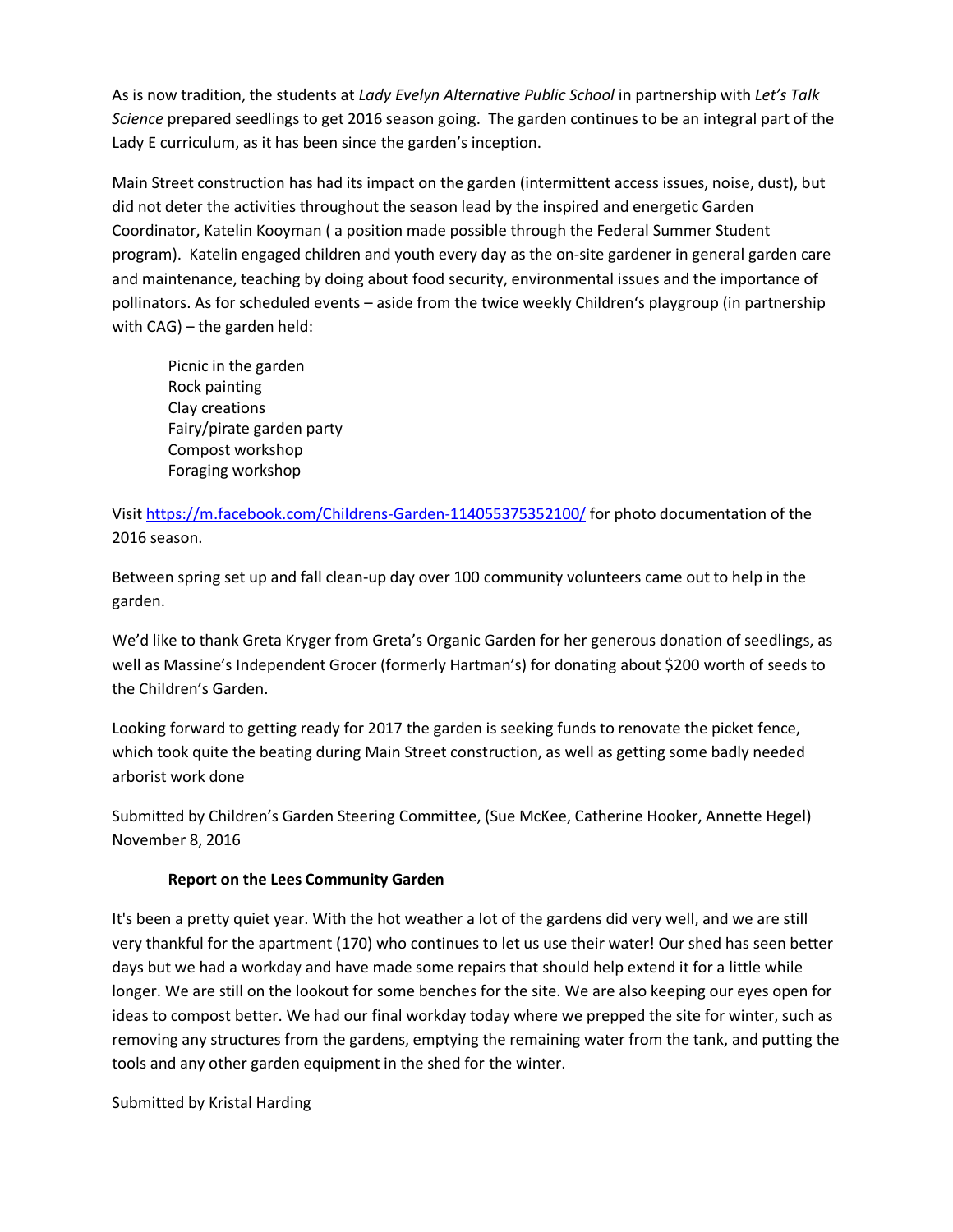#### **APPENDIX 6 – OPEN FORUM NOTES**

**Question:** What is the area classified as "brownfield" and how much does it cover?

**Response (Ed & Stephen):** Ed clarified the parameters of the area defined as brownfield. Stephen responded that a "Brownfield" grant was provided by the government with some provincial money as well, but that Greystone themselves are paying for a significant portion of costs associated with Brownfield remediation.

**Question:** An Echo Drive resident noted that he received a letter from Parks Canada saying that construction of the Fifth Clegg pedestrian bridge will involve the corridor between Bank St. and Clegg. Concerns about related traffic issues were raised. He inquired whether special measures would be put in place to deal with increased levels of cyclist and pedestrian traffic as a result of the construction.

**Response (Ian Grabina):** No additional measures will be taken along Echo Drive.

Question: Will there be a perennial garden at the corner of Main and Riverdale and who will maintain it?

**Response (Phyllis):** A dedicated group of volunteers will maintain in perpetuity.

**Question:** The area in front of the Subway is problematic as is the area where the two lanes of traffic converge into one lane just before Immaculata.

Answer: The problematic area will be reduced so that it is not so extreme. Will lose one parking spot. It should be complete by the end of winter 2017.

**Question (Rebecca Aird):** A drift towards editorial approach in the Mainstreeter has been noted. Feels less community newspaper reporting on community activities. Many people have written articles that haven't been published. Wondering what the role of the community is within the Mainstreeter and perhaps it's time to explore what the community sees as its role within the Mainstreeter.

**Response (Steven Begg, Mainstreeter):** The Board tries to keep the operation of the paper and the activities of the board separate. The content side is driven by contributors and the community. Joe, the editor, tries to provide a balance between interesting and informative "newspaper" approach and community updates and related content. Community residents are encouraged to submit their comments to the Mainstreeter editor, general address, or to board members.

**Question:** What is the process for selecting the pieces in the Mainstreeter?

**Response (Steven Begg):** Editorial discretion.

**Comment:** Would be useful for the community to see the Mainstreeter's editorial policy.

**Response:** has recently moved to an incorporated entity as opposed to volunteer-run paper. An editorial policy was recently established this past summer, and can be made available.

**Comment:** A resident thought a mural under the bridge would be a neat project for Main St. Renewal's project.